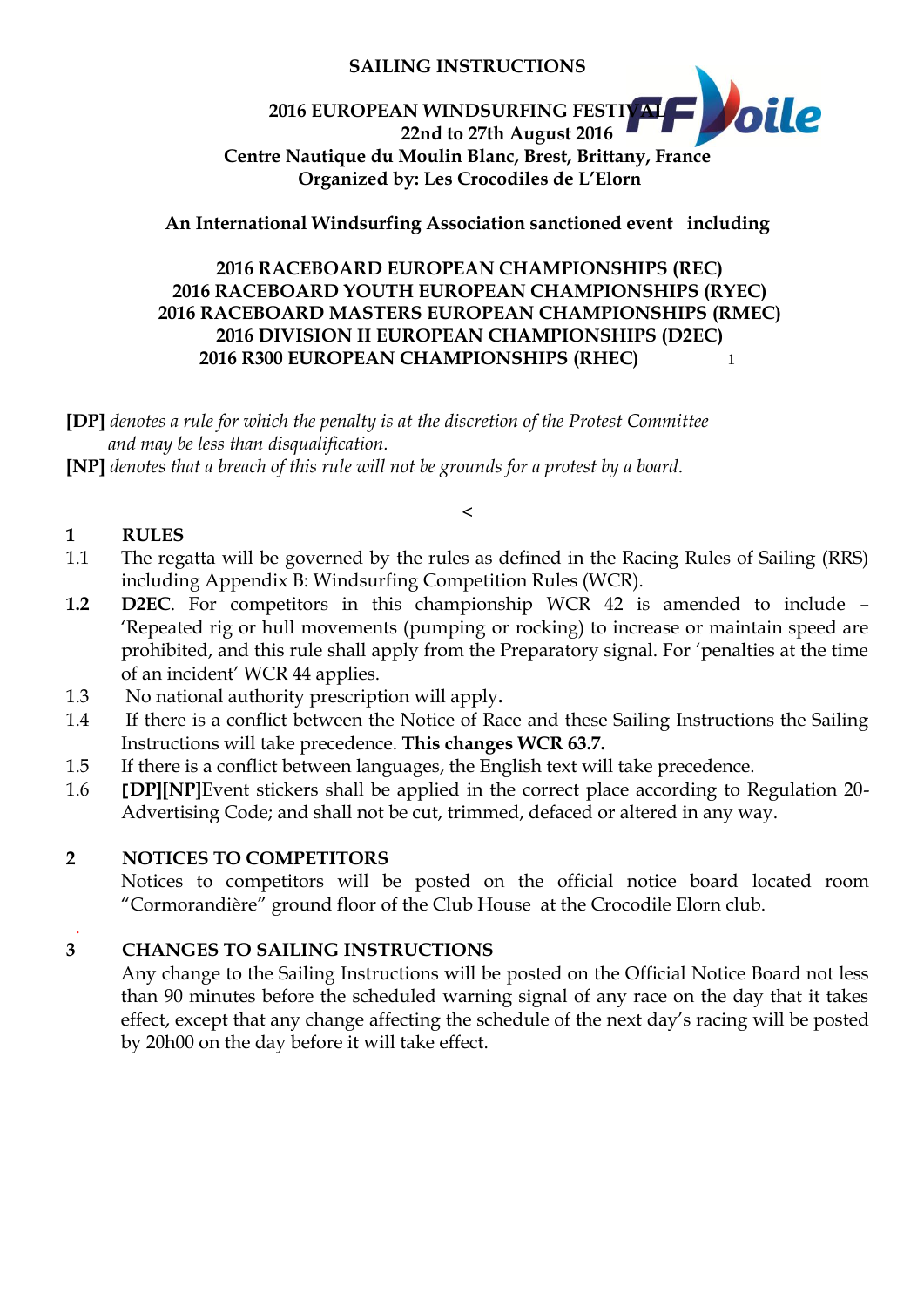## **4 SIGNALS MADE ASHORE**

- 4.1. Signals made ashore will be displayed on the flag mast, located The first floor of the Club House at the Crocodile Elorn club.
- 4.2. When a signal is displayed over a Class/Division flag it applies to that Class/Division only.
- 4.3. When the **AP Flag** is displayed '1 minute' is replaced by 'not less than 30 minutes'. **This changes WCR Race Signals**.
- 4.4. When the **Y Flag** is displayed ashore WCR 40 applies at all times while afloat. **This changes the WCR Part 4 preamble.**

# **5 SCHEDULE OF RACES**

- 5.1 There shall be a maximum 4 races per day; with a maximum in the event of 15 races for Raceboard and 12 races for D2. **This changes NoR 6.4**.
- 5.2 To alert boards that a race or sequence of races will begin soon, an orange flag will be displayed with one sound signal for at least five minutes before a warning signal is displayed.
- 5.3 Three (3) races may be sailed "back to back".
- 5.4 When racing back to back the minimum interval between closing of the finishing line and the next warning signal for that class/division shall be 10 minutes.
- 5.5 After a series of back to back races there shall be a rest period of a minimum of 60 minutes ashore for the last finisher in the last race.
- 5.6 A long distance race (raid) may be scheduled and will count as one race in the series.
- 5.7 On the last day of the regatta no warning signal will be made after 17:00.

| ۰  |    |
|----|----|
|    | c. |
|    | ×  |
| ۰. | ٦  |
| ۰. |    |
|    | ٠  |
| -  |    |
|    |    |
|    |    |

| <b>DATE</b> | <b>DAY</b> | <b>TIMES</b> | <b>EVENT</b>                                           |
|-------------|------------|--------------|--------------------------------------------------------|
| August 20th | Saturday   |              | Arrival                                                |
| August 21th | Sunday     |              | Arrival                                                |
| August 22th | Monday     | 09:00-17:00  | <b>Registration &amp;</b><br><b>Equipment Check</b>    |
|             |            | 15:00        | <b>Training Course</b>                                 |
|             |            | 19:00        | Opening<br>Ceremony                                    |
| August 23th | Tuesday    | 10:00        | <b>Skippers Meeting</b><br><b>First Warning Signal</b> |
|             |            | 11:00        |                                                        |
| August 24th | Wednesday  | 11:00        | <b>First Warning Signal</b>                            |
| August 25th | Thurday    | 11:00        | <b>First Warning Signal</b>                            |
| August 26th | Friday     | 11:00        | <b>First Warning Signal</b>                            |
| August 27th | Saturday   | 10:00        | <b>First Warning Signal</b><br>Prize Giving &          |
|             |            | 20:00        | Closing                                                |
|             |            |              | Ceremony                                               |
| August 28th | Sunday     |              | Departure                                              |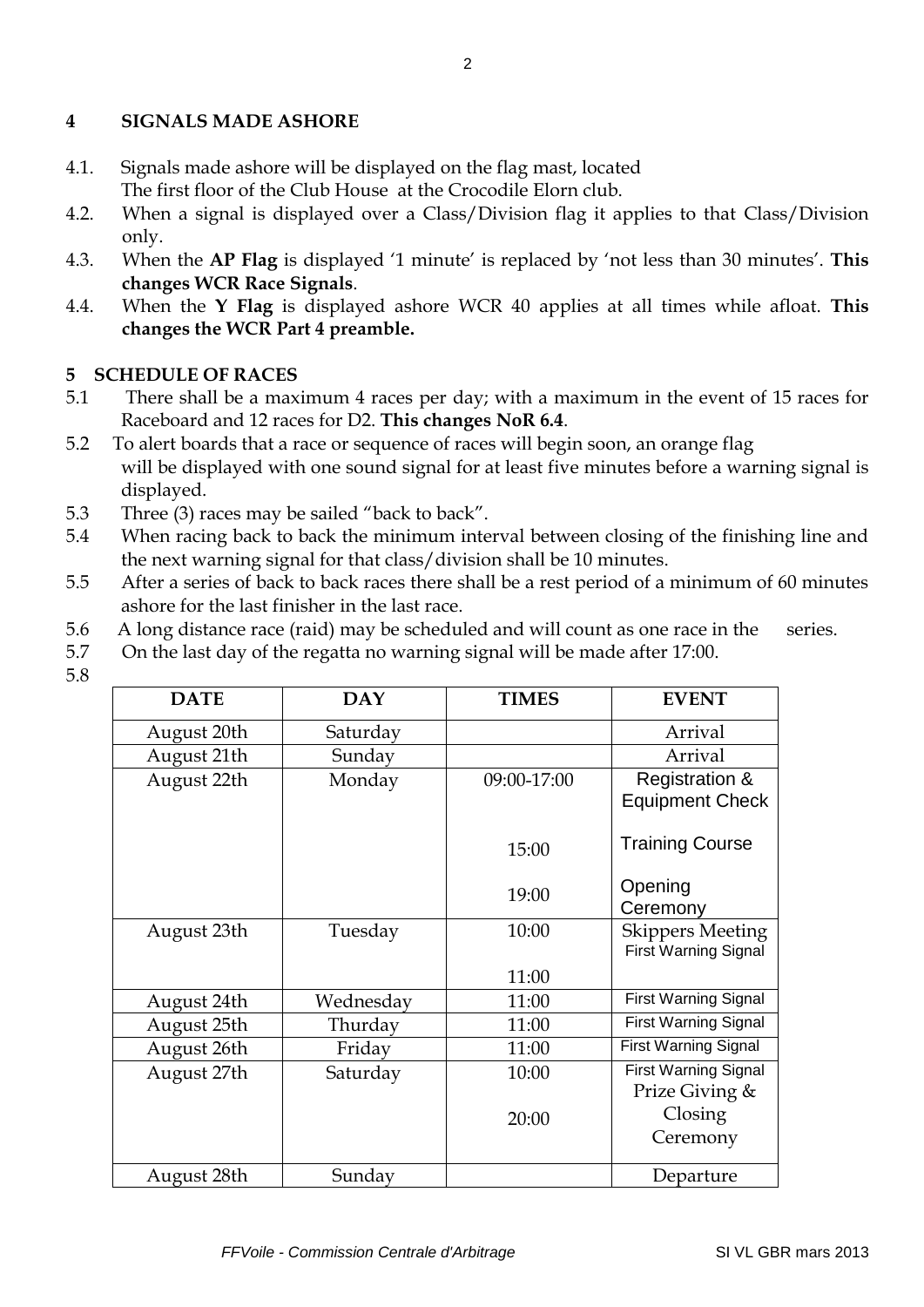### **6 CLASS FLAGS**

The Class/Division'flags shall be:

| Class/Division  | Flag                       |
|-----------------|----------------------------|
| Raceboard men   | Blue with Raceboard logo   |
| Raceboard women | Pink with Raceboard logo   |
|                 | Black with white "II" logo |

#### **7 RACING AREAS**

- 7.1 There shall be 1 racing area.
- 7.2 The racing area is defined in SI's Appendix "RACING AREA" as an area extending 50 metres beyond the course including the starting line, the finishing line and their extensions, in which a board normally sails while racing.
- **7.3.1 [DP]** Boards not racing shall avoid the racing area.

### **8 THE COURSES**

- 8.1 Courses are described in **appendix "Courses"**, including approximate angles between legs, the order in which marks are to be passed and the side on which each mark is to be left, as well as the approximate length of the course.
- 8.2 No later than the warning signal, the race committee will display the course to be sailed, and if necessary, approximate compass bearing and length of the first leg of the course. The following signals will be display on the Official Notice Board of the Race Committee Boat **are described in appendix "Courses".**
- 8.3 **Long distance races (raid):** No later than the warning signal, the race committee will display a "D" flag if the course includes an offset mark. He will display a green flag to signal that the mark is to be rounded on starboard. Absence of green flag means that the offset mark is to be rounded on port (this changes Race Signals).

### **9 MARKS**

9.1 Starting marks, course and offset marks, change of course and finishing marks will be as follows:

| Starting mark    | Course marks    | Offset mark | Change of   | Finishing mark |
|------------------|-----------------|-------------|-------------|----------------|
|                  |                 |             | course mark |                |
| Race             | Mark 1, 4S/4P,  | Yellow      | Yellow      |                |
| Commitee boat    | 2 Bis and $5:$  | cylindral   | cylindral   | Race           |
| at the           | red conical     |             |             | Commitee       |
| starboard and    | buoies          |             |             | finish and a   |
| race committee   |                 |             |             | red spherical  |
| boat at the port | Mark 2,         |             |             | buoy           |
|                  | $3S/4P$ : white |             |             | displaying a   |
|                  | cylindral       |             |             | blue flag      |
|                  | buoies          |             |             |                |

9.2 A race committee boat signalling a change of a leg of the course is a mark.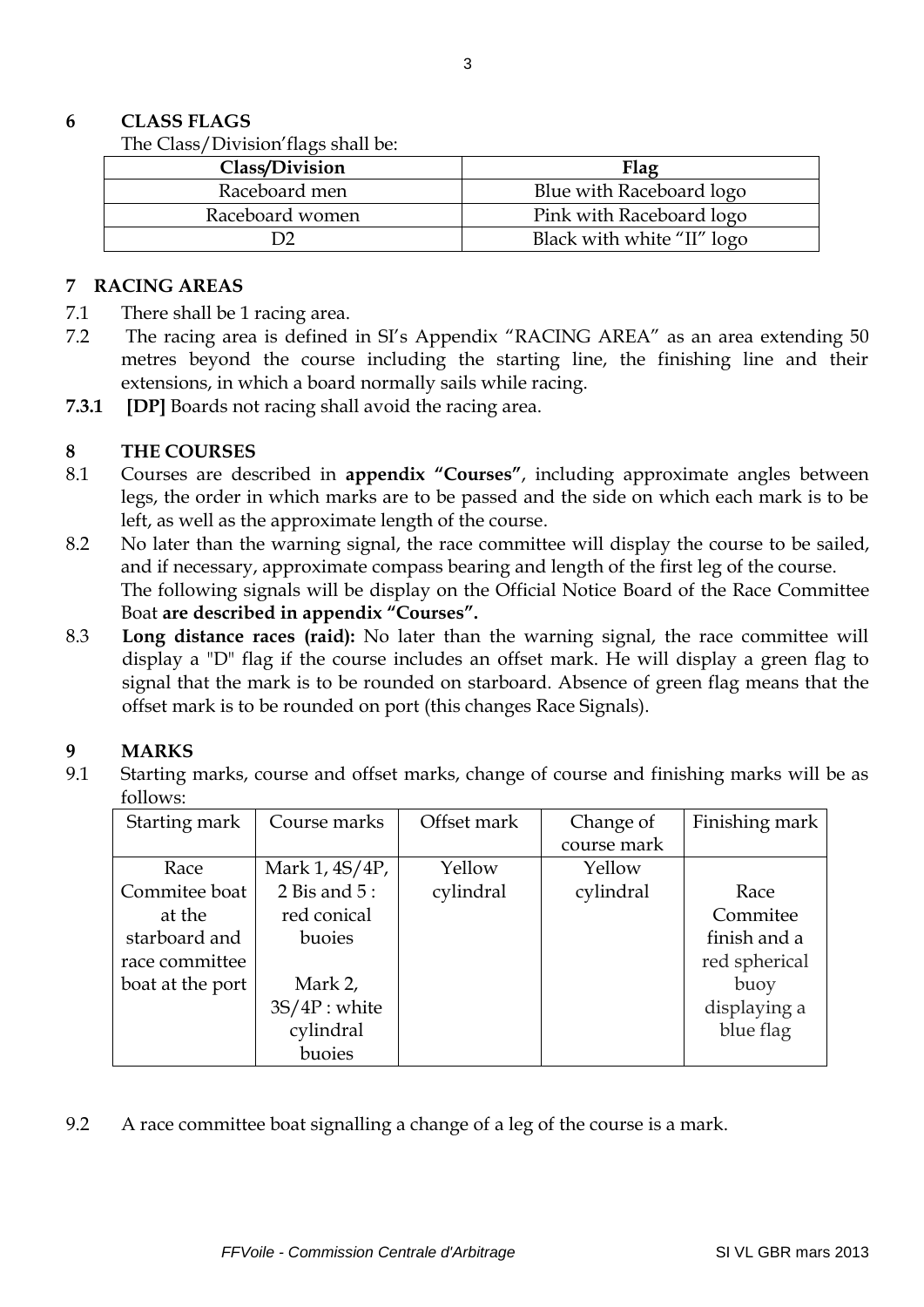### **10 AREAS THAT ARE OBSTRUCTIONS**

The following areas are designated as obstructions: The edge of Long Island Military is not allowed area.

# **11 THE START**

- 11.1 Races will be started according to WCR 26.
- 11.2 The starting line will be between a staff displaying an orange flag on the race committee boat at the starboard end and a staff displaying an orange flag on the race committee boat at the port end.
- 11.3 A board starting later than 4 minutes after her warning signal will be scored Did Not Start (DNS) without a hearing. **This changes WCR A4 and A5.**
- 11.4 If flag I (India) has been displayed, and any part of a boat's hull, crew or equipment on the course side of the starting line or one of its extensions during the last minute before her starting signal, she shall there after sail from the course side across an extension to the prestart side before starting. **This changes WCR 30.1.**
- 11.5 When an Individual Recall has been signalled or a board breaks rule 30.3, the Race Committee will display her sail number on the Race Committee Signal Boat before the first competitor has finished the race. Failure to display the sail numbers(s) will not be grounds for redress. **This changes WCR 62.1(a).**

# **12 CHANGE OF THE NEXT LEG OF THE COURSE**

- 12.1 To change the next leg of the course, the race committee will lay a new mark (or move the finishing line) and remove the original mark as soon as practicable. When in a subsequent change a new mark is replaced, it will be replaced by an original mark.
- 12.2 Except at a gate, boats shall pass between the race committee boat signalling the change of the next leg and the nearby mark, leaving the mark to the appropriate side. This changes RRS 28.

# **13 THE FINISH**

The finishing line will be between a staff or the mast displaying an orange flag on a race committee boat and the finishing mark.

# **15 TIME LIMITS AND TARGET TIMES**

15.1 Time limits and target times are as follows:

| Class  | <b>Target</b><br>Time | Time limit for the<br>first board in each<br>race to reach the first<br>mark | Time limit for the<br>first board to finish a<br>race |
|--------|-----------------------|------------------------------------------------------------------------------|-------------------------------------------------------|
| A11    | 25 to 30              | 15 minutes                                                                   |                                                       |
| Llass. | minutes               |                                                                              | 45 minutes                                            |

Failure to meet the target time will not be grounds for redress. This changes RRS 62.1(a).

- 15.2 Time limit and target time will be amended for a long distance race (raid).
- 15.3 If the time limits in SI's 15.1 and 15.2 are exceeded the race shall be abandoned.
- 15.3.1 Boards failing to finish within 20 minutes after the first finisher in their respective division or group shall be scored DNF except those who are scored DSQ, BFD, OCS, RET, RDG or DNE. **This changes WCR 35, A4 and A5.**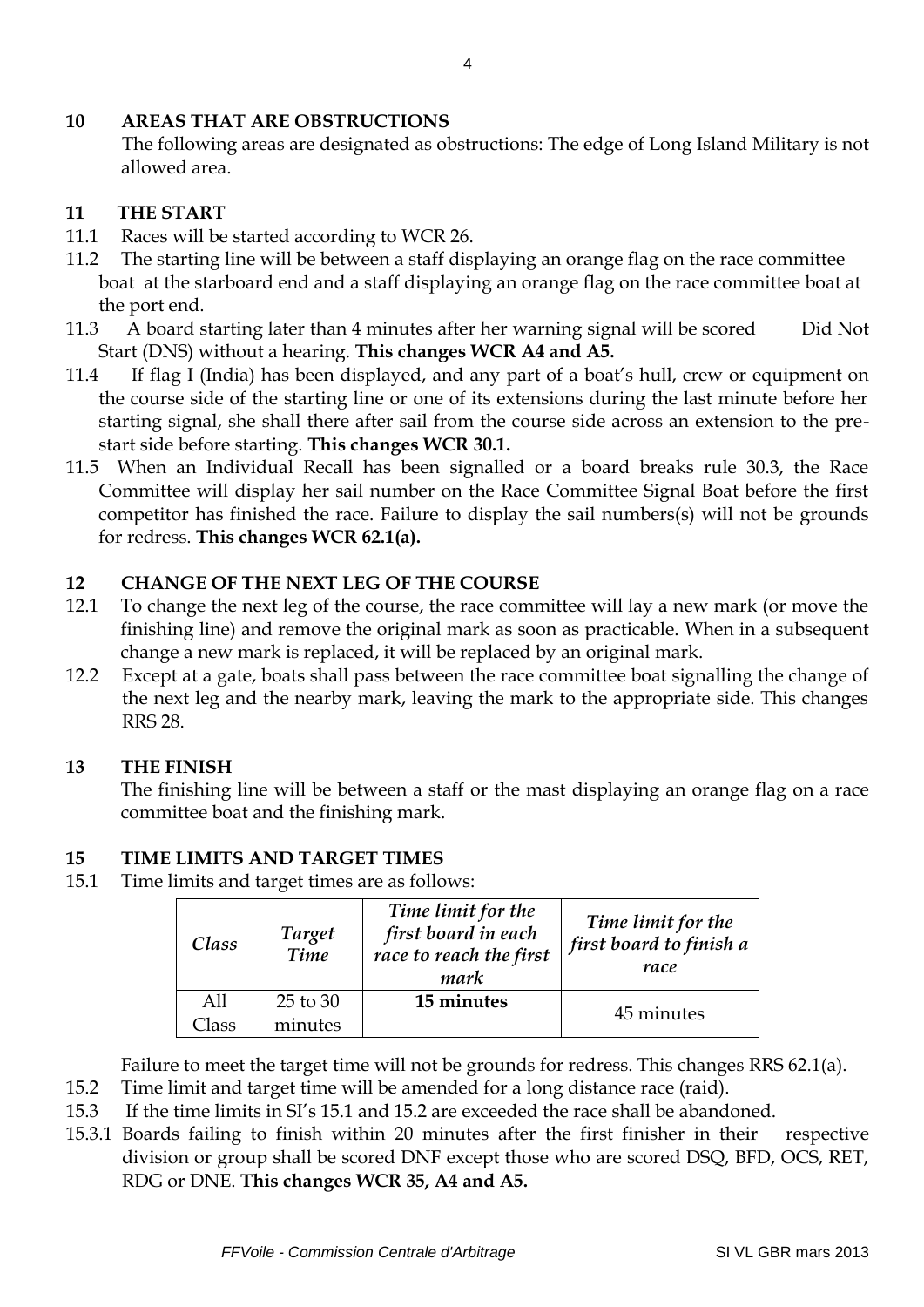15.5 Boards failing to finish within 20 minutes after the first finisher in their respective division or group shall be scored DNF except those who are scored DSQ, BFD, OCS, RET, RDG or DNE. **This changes WCR 35, A4 and A5.**

#### **16 PROTESTS AND REQUESTS FOR REDRESS**

- 16.1 Protest forms are available at the jury secretariat located "Espadon"room, first ground of the Nautical Centre. Protests and requests for redress or reopening shall be delivered there within the protest time limit.
- 16.2 Special attention will be for WCR 61.1 (a) "…She shall inform the Race Committee of her intention to protest as soon as practicable after she finishes or retires"
- 16.3 [DP][NP] Boards retiring from racing, after finishing shall complete a Retirement Declaration Form at the Race Office before the protest time limit.
- 16.4 [DP][NP] Boards taking a voluntary penalty shall complete the Penalty Acknowledgment Form at the Race Office before the end of the protest time limit.
- 16.5 The Protest Time Limit is 60 minutes after the last board has finished the last race of the day.
- 16.6 Notices will be posted no later than 20 minutes after the protest time limit to inform competitors of hearings in which they are parties or named as a witness. Hearings will be held in the protest room.
- 16.7 Notices of protest by the Race Committee will be posted on the Official Notice Board to inform boards under rule 61.1(b).
- 16.8 Breaches of WCR 77 and rules in the Sailing Instructions marked [NP] will not be grounds for a protest by a board. This changes WCR 60.1(a).
- 16.9 Penalties for breaches of Sailing Instructions marked [DP] are at the discretion of the protest committee and may be less than disqualification if they so decide.
- 16.10 On the last day of the regatta a request for reopening a hearing shall be delivered
	- 16.10.1 Within protest limit if the requesting party was informed of the decision on the previous day.
		- 16.10.2 No later than 30 minutes after the requesting party was informed of the decision on that day.

This changes WCR 66.

16.11 On the last day of the regatta a request for redress based on a protest committee decision shall be delivered no later than 30 minutes after the decision was posted. **This changes WCR 62.2**

### 17 **SCORING**

- 17.1 Scoring will be according WCR appendix A, except for discards in the D2EC.
- 17.2 **D2EC.** Each board's series score shall be the total of her race scores excluding her worst score when from 5 to 8 races are completed; or two worst scores when 9 to 11 races completed; or three worst scores when 12 races have been completed. **This changes WCR A2**.
- 17.3 Three races are required to validate the event for each class.
- 17.4 To request correction of an alleged error in the posted races or series results, a board shall complete a Scoring Enquiry Form available at the Race Office. The Scoring Enquiry Form shall be delivered not later than one hour after the results are published.

#### **18 SAFETY REGULATIONS**

18.1 A checking system (check in and check out) may be applied, according to the following indications: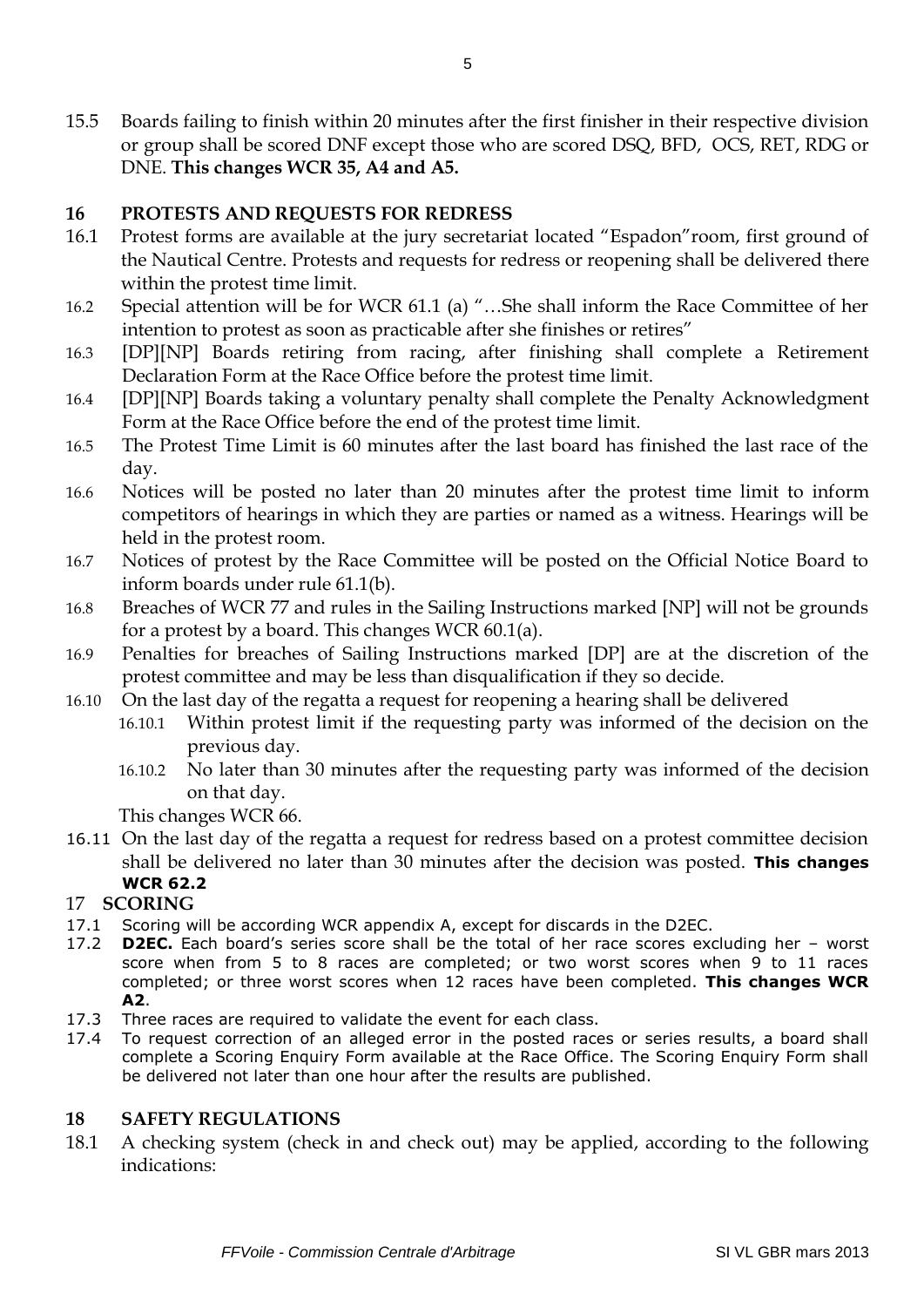- 18.1.1 When going out to race each competitor intending to race shall personally sign against their name and / or sail number one hour before the first signal warning of the day.
- 18.1.2 On returning ashore, even after the display of  $AP/H$ ,  $AP/A$ ,  $N/H$  or  $N/A$  when no race has been completed after launching, each competitor shall personally sign, against their name and / or sail number, within the protest time limit or within 60 minutes of the display of AP/H or N/H.
- 18.1.3 Check-Out Lists and Check-In Lists will be available at the Beach Desk.
- 18.2 **A competitor that retires from a race shall notify the Race Committee as soon as possible and shall complete a Retirement Declaration Form, available from the Beach Desk, within the protest time limit.**
- 18.3 Failing to sign out will result in a DPI score, 10% of points on the first race of the day, and 20 % of points on the last race of that day for the signing in, without hearing. **This changes WRC 63.1** .
- 18.4 Competitors not racing for any of the racing days shall inform the Race Office.
- **18.5 When flag V is displayed with repetitive sounds, coach and other support boats shall monitor the Race Committee VHF channel and assist in search and rescue operations**

### **19 [DP] REPLACEMENT OF EQUIPMENT**

Substitution of damaged or lost equipment will not be allowed unless authorized by the Race Committee. Request for substitution shall be made in writing at the first reasonable opportunity. Forms for replacement are available at the Race Office.

### **20 EQUIPMENT AND MEASUREMENT CHECKS**

- 20.1 **[DP][NP]** A board or equipment may be inspected at any time for compliance with the class Rules and Sailing Instructions. On the water, a board can be instructed by the Race Committee to proceed immediately to a designated area for inspection.
- 20.2 **[DP]** When changing to a rig with a different size sail, the crew must obtain the new rig and return the old rig at the same time to the equipment storage area. The equipment storage area shall be ashore in the vicinity of the launching area unless otherwise stated in the sailing instructions.

#### **22 OFFICIAL BOATS**

Official boats will be marked as follows: Race Committee boats - Yellow Flag Protest Committee boat - Yellow Flag with "JURY" in black letters Media boats - Yellow Flag with "MEDIA" in black letters.

### **23 [NP] SUPPORT BOATS**

- 23.1 All team support boats may display the national 3 letter code in black (min height 120 mm) on a white background which will be clearly visible on the support boat.
- 23.2 Coach and support boats shall stay outside areas where boards are racing from the time of the preparatory signal for the first fleet to start until all boards have finished or retired or the race committee signals a postponement or abandonment except to assist a crew in distress or at request of the Race Committee.
- 23.3 Support boats shall comply with any reasonable request from a race official.
- 23.4 A personal flotation device shall be worn by all support boat personal at all time while afloat.
- 23.5 Support boat drivers shall use the kill cord in the recommended manner.
- 23.6 All coach boats shall carry a tow rope (minimum 15 metres long and 8 mm thick)
- 23.7 An alleged breach of any of the regulations in SI #18 may be referred to the Race Committee and Protest Committee. The Race Committee may instruct the organizing authority to withdraw accreditation and access rights to the regatta venue and the course areas from the offending party without the option of replacement during the regatta.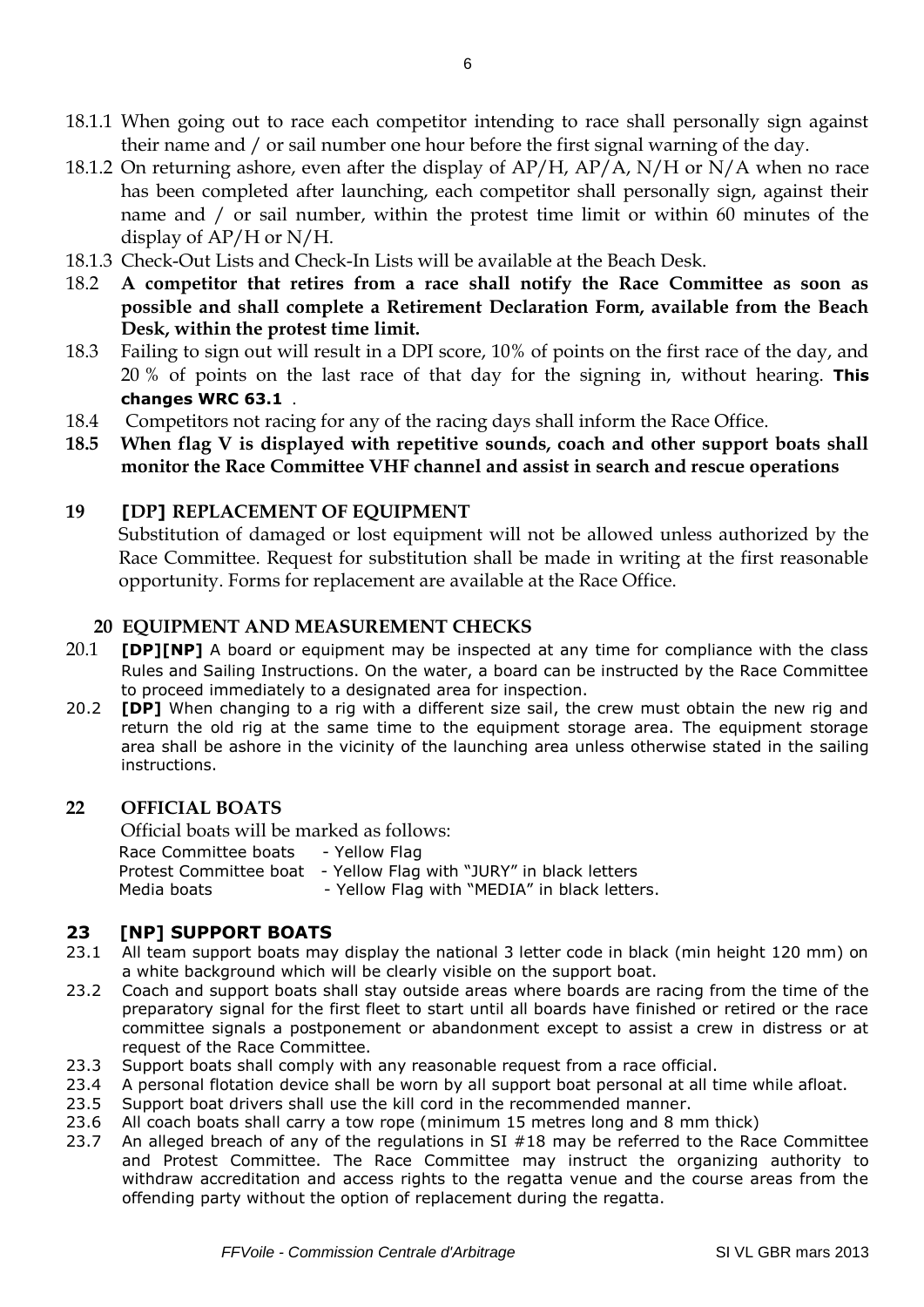### **24 [DP] [NP]TRASH DISPOSAL**

As sailors, we seek to protect and restore our coastal and inland waters. Boards shall not intentionally put trash in the water. Trash may be placed aboard support and race committee boats. **This changes WCR 55.**

### **25 RADIO COMMUNICATION**

Except in an emergency, a boat shall neither make radio transmissions while racing nor receive radio communications not available to all boats. This restriction also applies to mobile telephones.

#### **26 PRIZES**

Prizes will be given according the Notice of Race.

### **27 DECISION TO RACE**

The responsibility for a boat's decision to participate in a race or to continue racing is hers alone. Consequently, accepting to participate in a race or to continue racing, the competitor disclaims the organizing authority of any liability for damage (material and/or personal injury).

#### **RACE OFFICIALS**

Race Committee Chairman: Jean-Claude Le Floch Jury Chairman: Bruno Marques IJ BRA Adjoint Race Committee: Frédéric Coiffard Juge: Laurent Rémy Event's measurer: Nayl Driss Scorer: Maryse Hillion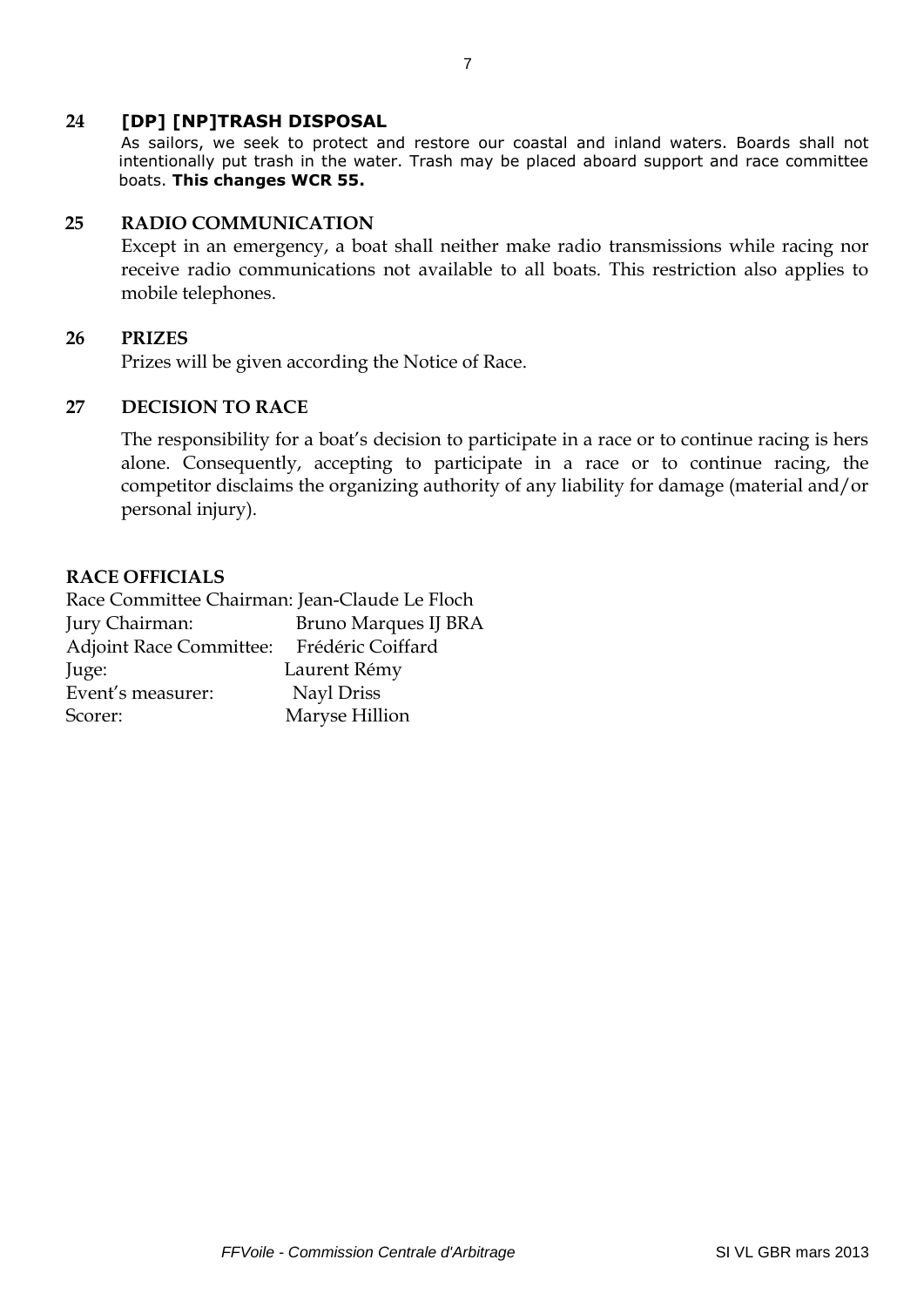o Orange F 14:38 Qx871%  $\mathbf{R}$ **MAXSEA CENTRER**  $\bullet$ ه ۶۰ **ROUTE** JAOC ₹ **CALQUES**  $\left(3D\right)$ 3,863 NM  $\blacksquare$ 

# **APPENDIX "RACING AREAS"**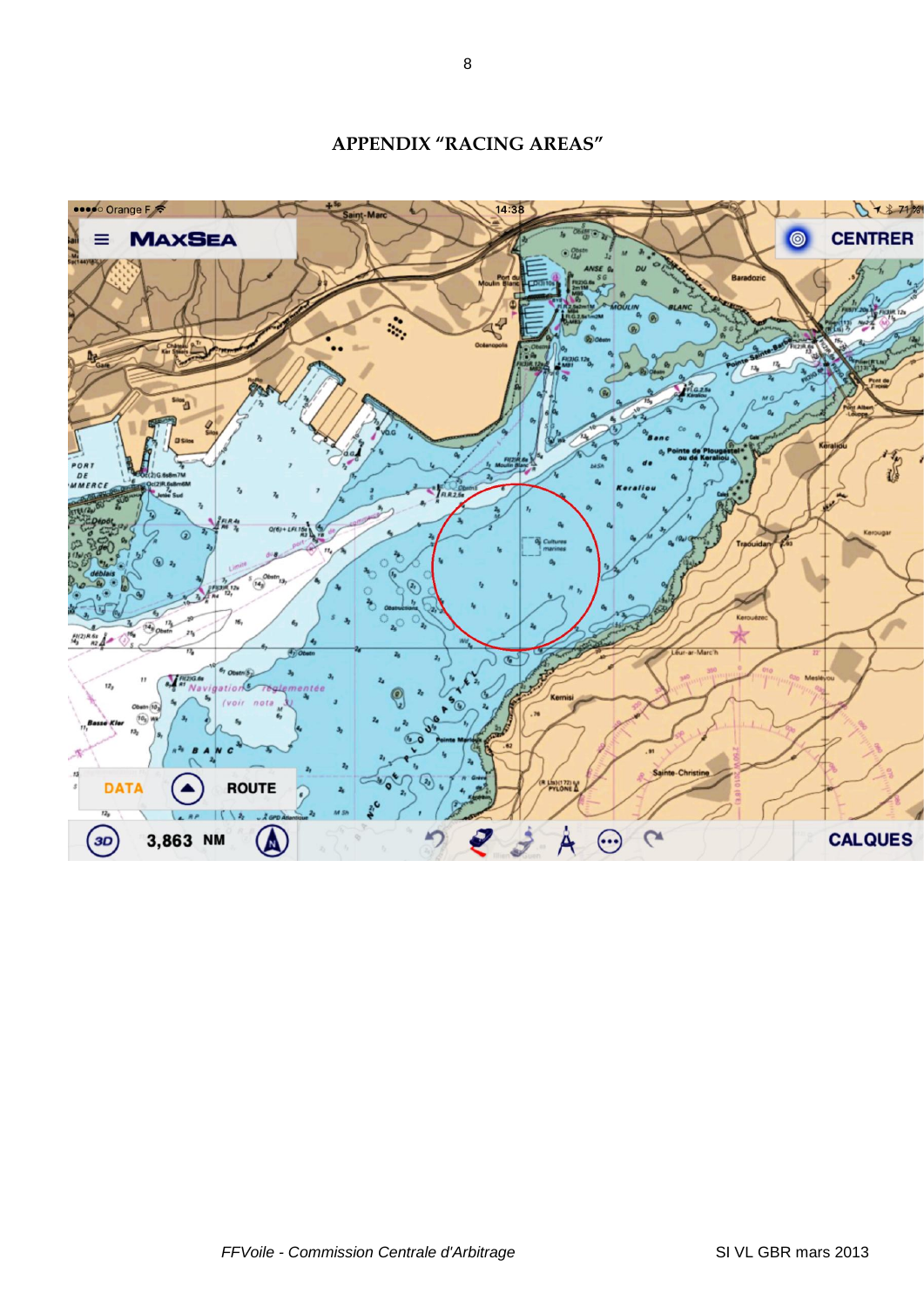#### **APPENDIX "COURSES"**

#### **RESTRICED AREAS:**



The areas are defined as follows: not closer than 50 metres to any board racing (except a board in distress requiring assistance) or to a mark, layline or rumbline, and inside the course trapezoid. Until the starting signal coach boats shall be at least 50 metres below the starting line or its extensions.

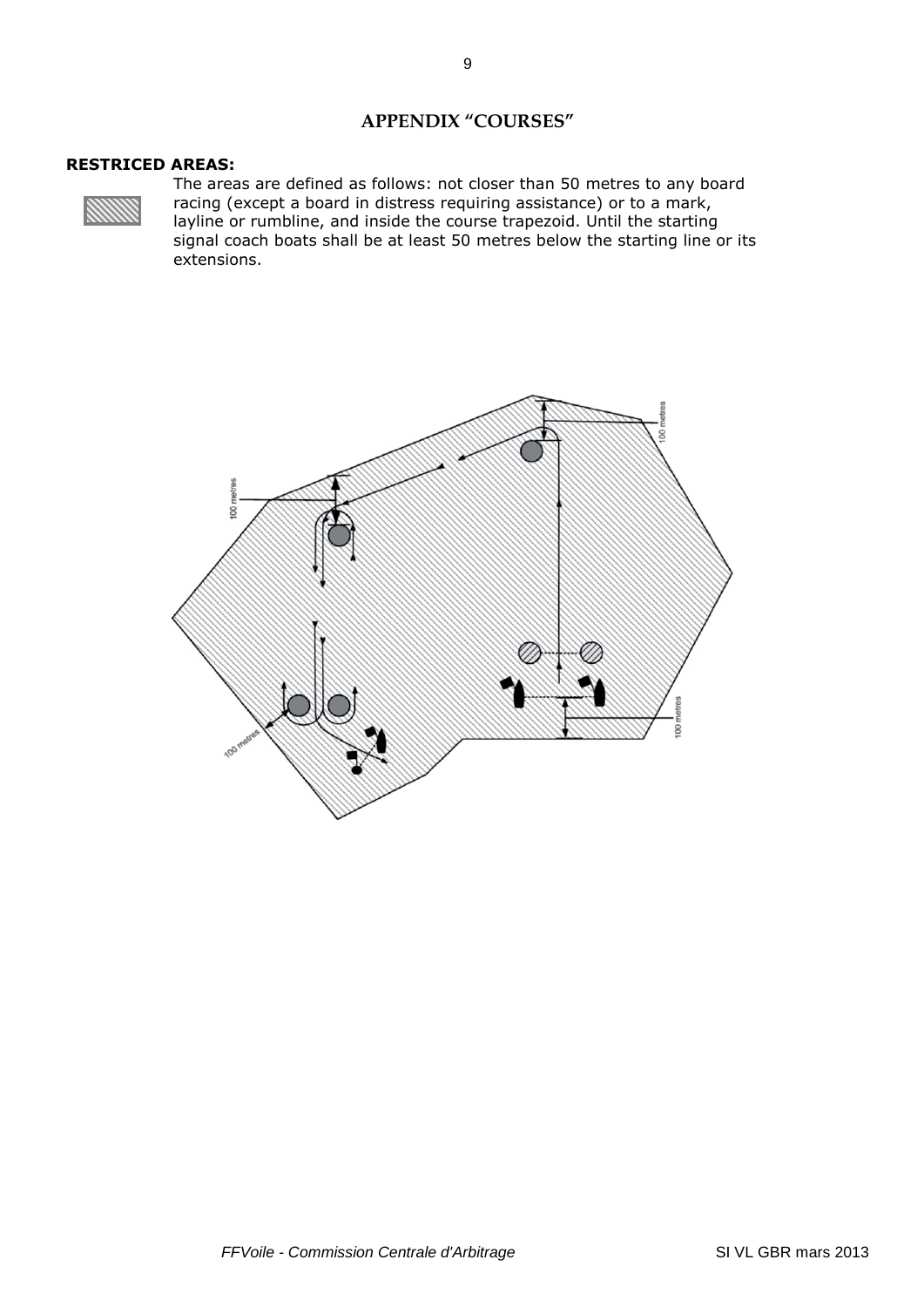

#### **OUTLER LOOP INNER LOOP**

**O2 : Start -1 – 2 – 3s/3p – 2 – 3p – Finish I2 : Start – 1 – 4s/4p – 1 – 2 - 3p – Finish**

 **3p – Finish 2 – 3p - Finish**

**O3 : Start -1 – 2 – 3s/3p – 2 – 3s/3p – 2 – I3 : Start – 1 – 4s/4p – 1 – 4s/4p – 1 – 4s/4p – 1 -**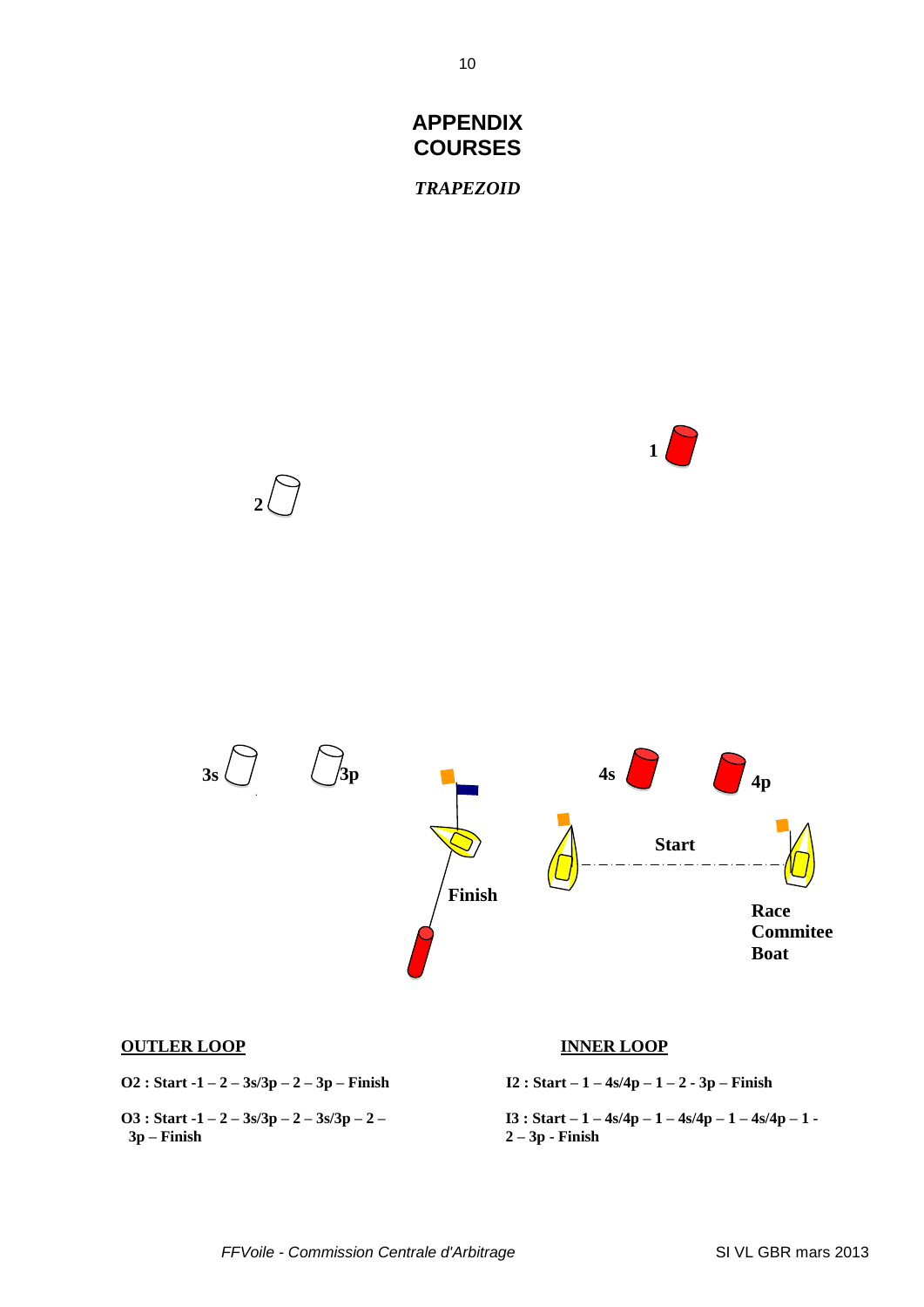*A Winward-Leeward - Triangle Course*

# *OP1 :Start – 1 – 4s/4p – 1 – 2b – 5 - Finish*